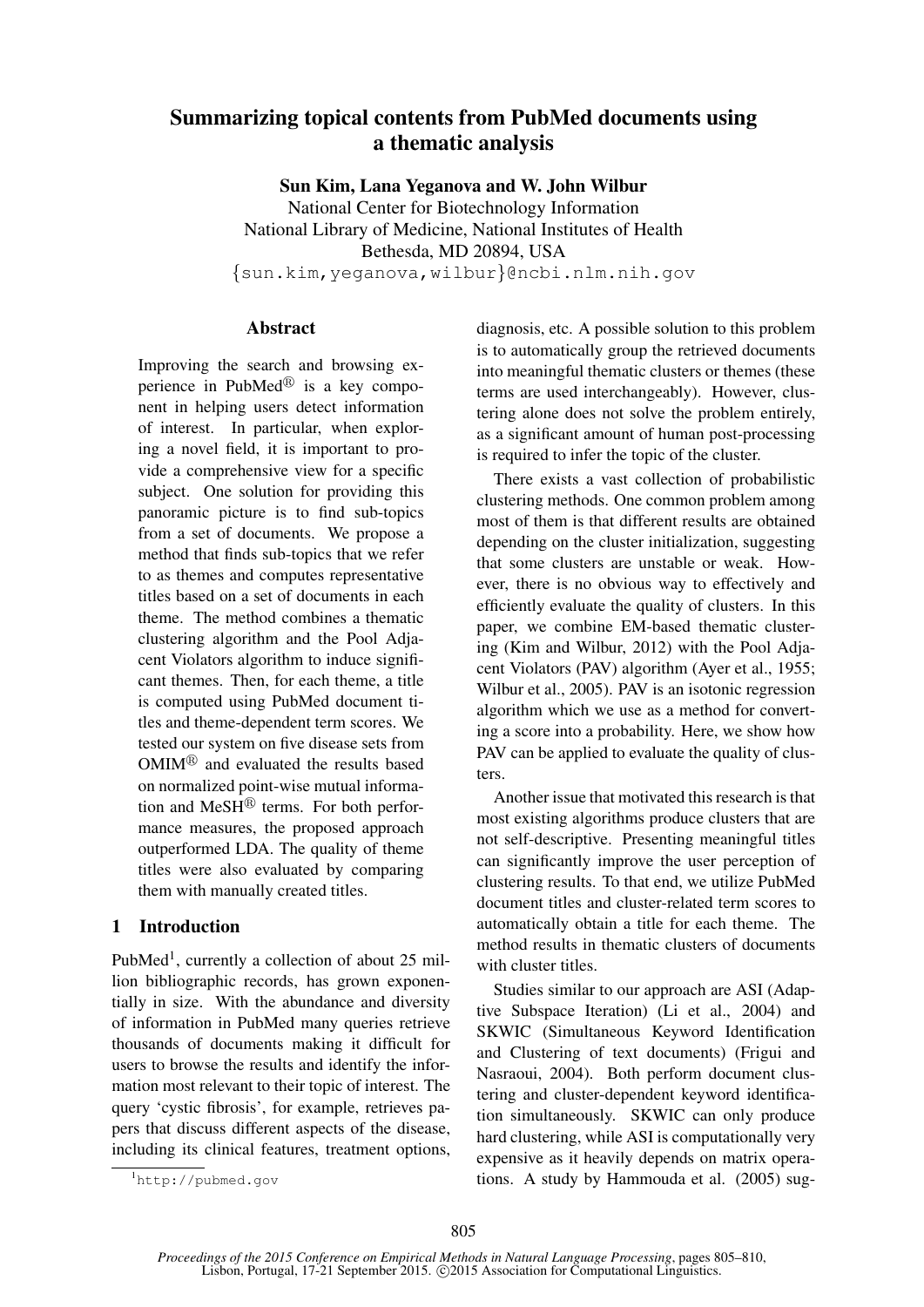gests automatic keyphrase extraction from a cluster of documents as a surrogate to providing a cluster title, but they treat document clustering and cluster-dependent keyword extraction as separate problems.

Topic modeling (Hofmann, 1999; Blei et al., 2003; Blei and Lafferty, 2005) is the most popular and an alternative approach that has a similar underlying goal of discovering hidden thematic structure of a document collection and organizing the collection according to the discovered topics. Topic models are based upon the idea that documents are mixtures of topics, where a topic is a probability distribution over words (Steyvers and Griffiths, 2007). However, topic modeling is not a document clustering scheme in nature. Although a list of keywords that represent a topic is available, the title of the cluster may not be evident.

### 2 Methods

We here describe the EM-based clustering algorithm, and show how PAV is incorporated with it to yield the PAV-EM thematic clustering technique. We further present a cluster summarization method to induce theme titles.

#### 2.1 Theme definition

Let  $D$  be a document set and let  $T$  be the set of terms in  $D$ . Let  $R$  denote the relation between elements of T and D. tRd means  $t \in d$ . We define a theme as a subject that is described by non-empty sets  $U \subseteq T$  and  $V \subseteq D$ , where all the elements of U have a high probability of occurring in all the element of  $V$ . An EM framework is used to extract subject terms for a theme (Wilbur, 2002). In addition to the observed data  $R$ , a theme is defined by the latent indicator variables  $z_d$ ,  $\{z_d\}_{d\in D}$ . The parameters are

$$
\Theta = U(||U|| = n_U), \{p_t, q_t\}_{t \in U}, \{r_t\}_{t \in T}, \quad (1)
$$

where  $n_U$  is the size of the set U. For any  $t \in U$ ,  $p_t$  is the probability that for any  $d \in V$ , tRd.  $q_t$ is the probability that for any  $d \in D - V$ , tRd. For any  $t \in T$ ,  $r_t$  is the probability that for any  $d \in D$ , tRd. Assuming all relations tRd are independent of each other, the goal is to obtain the highest probabilities

$$
p(R, \{z_d\}|\Theta) = p(R|\{z_d\}, \Theta)p(\{z_d\}|\Theta). \tag{2}
$$

E-step (expectation step) evaluates the expectation of the logarithm of Eqn. 2. M-step (maximization

Algorithm 1 PAV-EM algorithm

Let D be the dataset, where  $d \in D$ . Give a value for the parameter  $q$ .

Set  $X = \emptyset$ . for  $i \leftarrow 1, n$  do Create q random clusters. Run the theme clustering algorithm. For each cluster C and d with  $p z_d^C$ ,  $X \leftarrow X \cup \{< p z_{d}^C, 1, 1> \}^2$  if  $d \in C$ ,  $X \leftarrow X \cup \{< p z_d^C, 1, 0> \}$  if  $d \notin C$ .

Obtain the PAV function,  $PAV(pz_d^C)$ , over X.

Set  $S = \emptyset$ , where S is the output cluster set. repeat Create q random clusters for  $\{d | d \notin \cup S\}$ .

Run the theme clustering algorithm. Select any cluster  $C$ , where  $C' = \{d | d \in C, PAV(pz_d^C) > 0.9\}$ satisfies  $|C'| > 10$ .  $S \leftarrow S \cup \{C'\}.$ 

until no more changes in S.

step) maximizes this expectation over the parameters Θ. For each term, t, we define a quantity  $\alpha_t$ which is the difference between the contribution coming from t depending on whether  $u_t = 1$  or  $u_t = 0$ . The maximization is completed by choosing the  $n_U$  largest  $\alpha_t$ 's and setting  $u_t = 1$  for each of them and  $u_t = 0$  for all others. Details of this theme extraction scheme can be found in Wilbur (2002).

#### 2.2 PAV-EM thematic clustering

In thematic clustering, a document is assigned to a theme that has the highest probability to the document (Kim and Wilbur, 2012). Although this approach shows a reasonable performance for theme-based document clustering, the dynamic nature of random initialization and multiple subjects described in a document may create many weak themes. Moreover, there is no clear guideline to distinguish strong and weak themes. Thus, we here propose a method that extracts strong themes more effectively. In the EM-based theme extraction scheme, the log odds score  $pz_d^C$  indicates the extent to which a document  $d$  is coupled with a specific theme  $C$ . If a cluster in-

 $2$ The second and the third arguments in the bracket are the weight and the probability estimate of the data, respectively.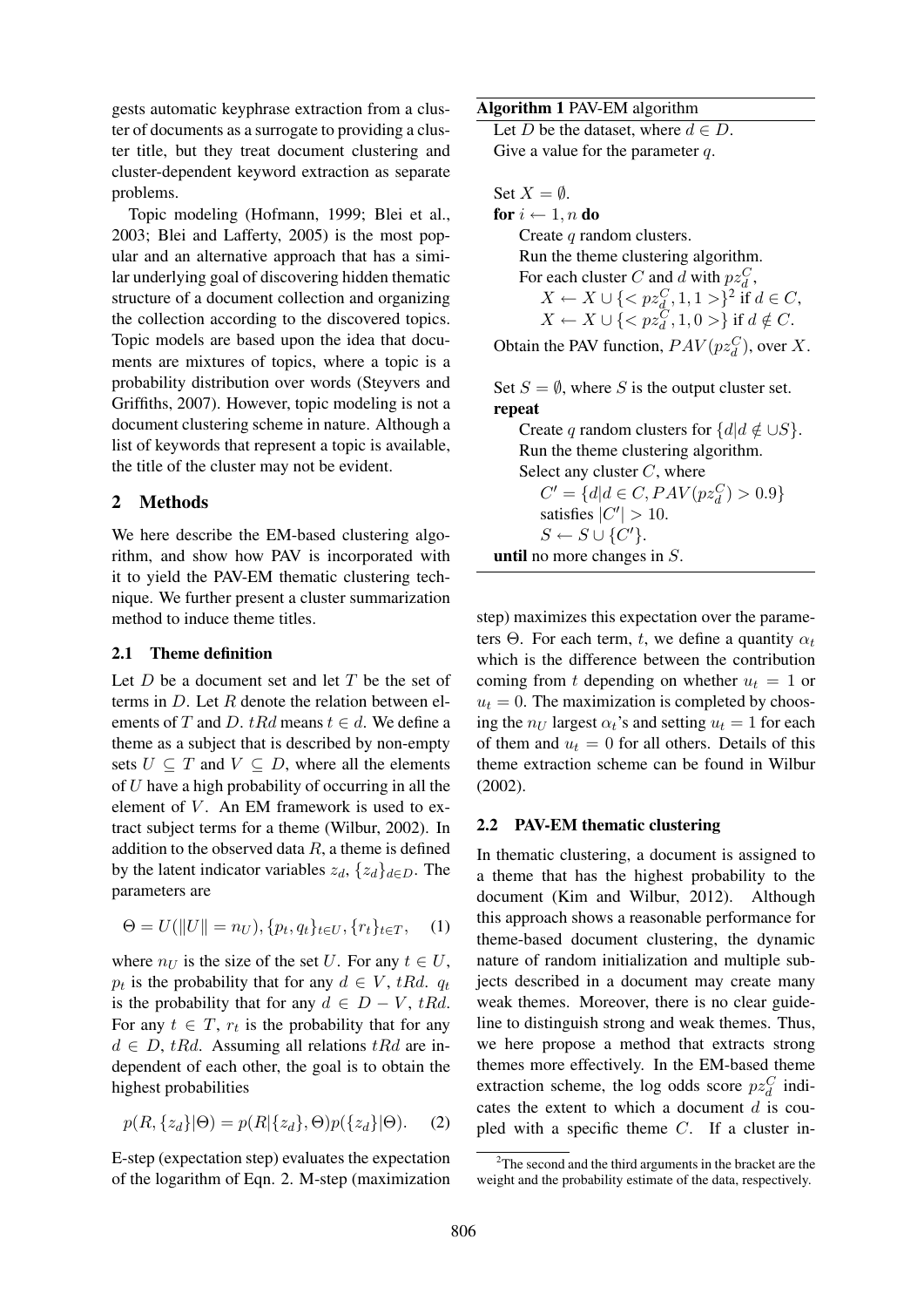cludes a reasonable number of documents that have high  $pz_d^C$ s, it indicates that the cluster represents a strong theme. Therefore, we can obtain strong themes by collecting these clusters.

Let the probability  $p(score)$  be a monotonically non-decreasing function of score. The PAV algorithm (Ayer et al., 1955; Wilbur et al., 2005) is a regression method to derive from the data that monotonically non-decreasing estimate of  $p(score)$  which assigns maximal likelihood to the data. For our approach,  $score = pz_d^C$ .

Algorithm 1 shows the theme clustering process using the PAV algorithm. For the given dateset D and the initial number of clusters  $q$ , theme clustering is performed  $n$  times, and an isotonic regression function is learned by applying the PAV algorithm. Note that  $q$  is an initial guess for the number of clusters and it is not guaranteed to remain the same in the output set. For our experiments, we set  $q = 50$  and  $n = 100$ . After the PAV algorithm is applied, theme clustering is performed. At each iteration, we select any cluster in which there are more than 10 documents with PAV scores higher than 0.9. Unselected documents are re-used for clustering in the next iteration. This procedure is repeated until there are no more changes in the selected cluster set S.

#### 2.3 Theme summarization

After obtaining themes (document clusters and their subject terms), we summarize each theme by choosing a text segment from PubMed document titles. A title should cover as many subject terms as possible, but also it should be well-formed, i.e. be descriptive enough and humanly understandable. To achieve this goal, we first extract all possible candidates from document titles as follows:

- (i) Extract all possible candidates as  $n$ -grams, where  $n = 1, ..., 20$ . Noun phrases are treated as units and must be totally inside or outside a candidate.
- (ii) Check POS tags for starting and ending words in a candidate. Starting with a conjunction, verb, preposition and symbol is not allowed. Ending with a conjunction, verb, preposition, symbol, determiner, adjective or certain pronouns is not allowed.
- (iii) Discard any candidates that start or end with '-' or '.'. The candidates including certain characters such as  $\prime$ ,  $\prime$ ;  $\prime$ ;  $\prime$  are also removed.

(iv) Check grammatical dependency relations. We discard candidates for which the head word of a preposition does not appear in the same candidate as the proposition. Also, we validate the case, 'between A and B', so that A and B are not separated.

Next, for each candidate, a score is calculated by

$$
score(cand_i) = \log \frac{\prod_{t \in U} (tf_t \alpha_t)}{\prod_{t \notin U} tf_t},\tag{3}
$$

where  $tf_t$  is the term frequency of the term t. However, an ideal title should have enough words to be descriptive, hence we subtract  $(len(cand<sub>i</sub>)$  –  $(5)^2$  from  $score(cand_i)$ , where  $len(cand_i)$  is the number of words in  $cand_i$ , and choose the top score as a title.

#### 3 Experimental Results

We applied our method to the five disease sets, "cystic fibrosis", "deafness", "DiGeorge syndrome", "autism" and "hypertrophic cardiomyopathy" from OMIM<sup>3</sup>. These sets consist of 3000, 3000, 956, 2917 and 1997 PubMed documents, respectively, and are available at http://www.ncbi.nlm.nih.gov/ CBBresearch/Wilbur/IRET/PAVEM.

For evaluating PAV-EM and comparing with the topic modeling method, latent Dirichlet allocation (LDA) (Blei et al., 2003), both approaches were performed 10 times for each disease set and scores were averaged over all runs. Mallet<sup>4</sup> was used to run LDA. The same tokenization was applied to LDA and PAV-EM. The number of topics given for LDA was 50 and the recommended optimization parameter was used for producing LDA topics.

Table 1 presents average runtimes<sup>5</sup> for LDA and PAV-EM. LDA and PAV-EM spent 15.2 and 13.3 seconds on average for processing the smallest set, "DiGeorge syndrome". However, in larger sets, e.g. "autism", it took 46.9 and 31.3 seconds for LDA and PAV-EM, respectively. We also ran another implementation<sup>6</sup> of LDA, which was  $30$ times slower than Mallet. While PAV-EM and

<sup>3</sup>http://www.ncbi.nlm.nih.gov/omim

<sup>4</sup>http://mallet.cs.umass.edu

<sup>5</sup>Both methods were tested on a single linux server. The processing times reported do not include the preprocessing stages done by Mallet and our implementation.

<sup>6</sup>http://www.cs.princeton.edu/˜blei/ lda-c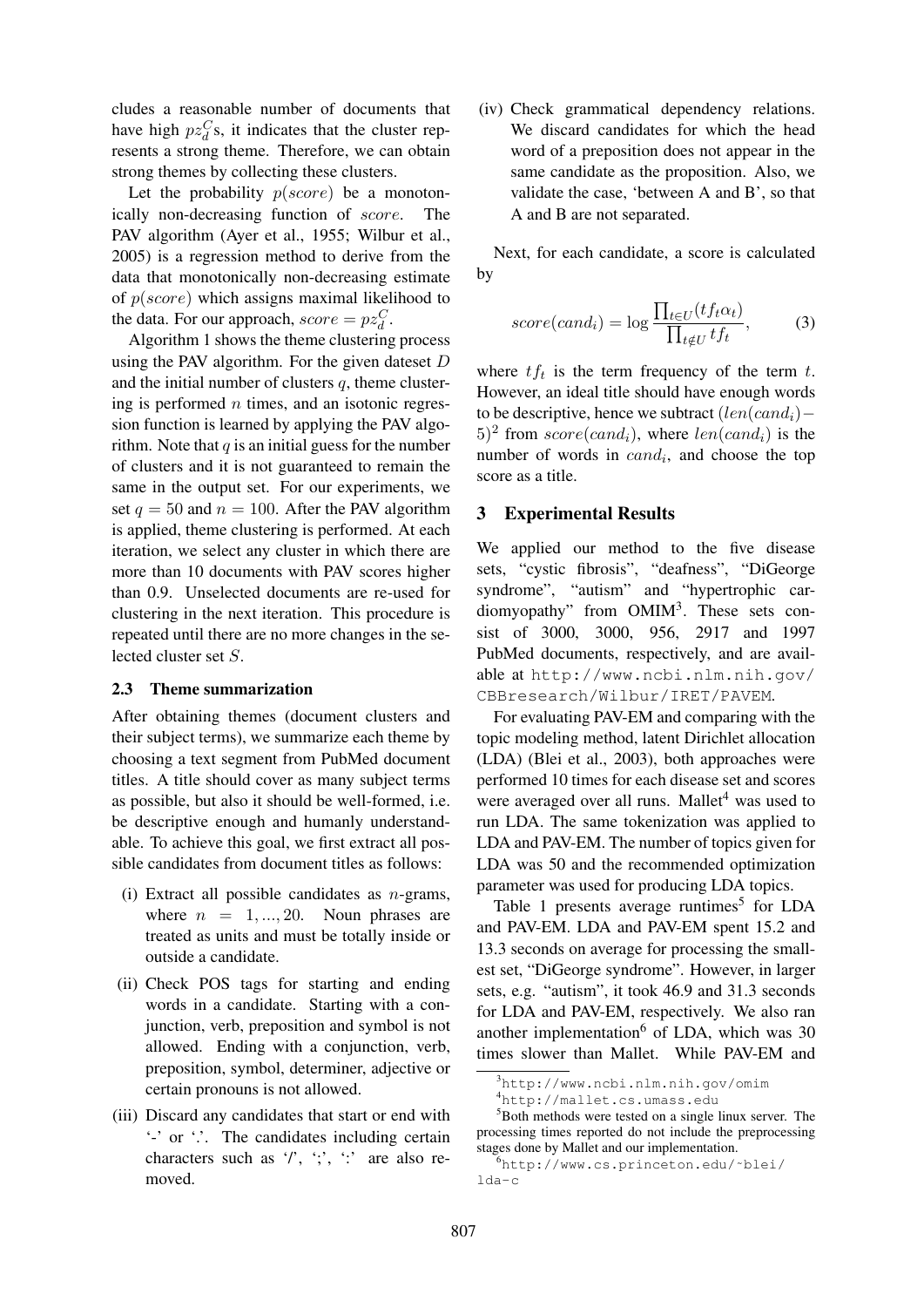| Dataset | LDA  | PAV-EM |
|---------|------|--------|
| Set 1   | 25.7 | 18.4   |
| Set 2   | 36.5 | 24.7   |
| Set 3   | 15.2 | 13.3   |
| Set 4   | 46.9 | 31.3   |
| Set 5   | 30.3 | 19.2   |

Table 1: Average runtimes for LDA and PAV-EM in seconds. Sets 1, 2, 3, 4 and 5 are "cystic fibrosis", "deafness", "DiGeorge syndrome", "autism" and "hypertrophic cardiomyopathy", respectively.

| Method | Topic terms |          |  |
|--------|-------------|----------|--|
|        | Top 5       | Top $10$ |  |
| LDA.   | 2.8906      | 10.9760  |  |
| PAV-EM | 4.0322      | 14.6213  |  |

Table 2: NMPI scores for LDA and PAV-EM.

LDA can be implemented in parallel computa- $\text{tion}^7$ , this indicates that PAV-EM may be more efficient to obtain themes for a larger set of PubMed documents.

The PAV-EM algorithm automatically learns themes from unlabeled PubMed documents, hence the performance measures that are used in supervised learning cannot be applied to our setup. Recent studies have shown more interest in topic coherence measures (Chang et al., 2009; Newman et al., 2010; Mimno et al., 2011), which capture the semantic interpretability of topics based on subject terms. Table 2 shows the topic coherence scores measured by normalized point-wise mutual information (NPMI). For both top 5 and top 10 subject terms, PAV-EM achieves better NMPI scores than LDA. NPMI is known to be strongly correlated with human ratings (Aletras and Stevenson, 2013; Röder et al.,  $2015$ ) and is defined by

NPMI = 
$$
\sum_{i=2}^{N} \sum_{j=1}^{i-1} \frac{\log \frac{p(t_i, t_j) + \epsilon}{p(t_i)p(t_j)}}{-\log (p(t_i, t_j) + \epsilon)},
$$
 (4)

where  $p(t_i, t_j)$  is the fraction of documents containing both terms  $t_i$  and  $t_j$ , and N indicates the number of top subject terms.  $\epsilon = \frac{1}{L}$  $\frac{1}{D}$  is the smoothing factor, where  $D$  is the size of the dataset.

MeSH (Medical Subject Headings) is a controlled vocabulary for indexing and searching biomedical literature (Lowe and Barnett, 1994).

| MeSH    | Method | Prec.  | Recall        | F1     |
|---------|--------|--------|---------------|--------|
| Top $1$ | LDA.   | 0.4529 | 0.3827        | 0.4125 |
|         | PAV-EM | 0.3842 | 0.5303        | 0.4427 |
| Top 3   | LDA.   |        | 0.3935 0.3931 | 0.3925 |
|         | PAV-EM | 0.3388 | 0.5239        | 0.4086 |

Table 3: Classification performance based on top significant MeSH terms appearing in themes.

MeSH terms assigned to an article are often used to indicate the topics of the article, thus these terms can be used to identify how well documents are grouped by topics. In each cluster, p-values of MeSH terms are calculated using the hypergeometric distribution (Kim and Wilbur, 2001), and the top  $N$  significant MeSH terms are used to calculate precision, recall and F1. Table 3 compares PAV-EM with LDA<sup>8</sup> for the MeSH termbased performance. In the table, PAV-EM provides higher recall and F1 for top 1 and top 3 MeSH terms. Higher recall has an advantage in our task because the theme summarization process uses a consensus among PubMed documents to reach a theme title.

The next experiment was performed to compare machine generated titles with manually labeled titles. Although human judgements are subjective, it is not uncommon to collect human judgements for evaluating topic modeling methods (Mei et al., 2007; Chang et al., 2009; Xie and Xing, 2013). To validate the performance of the theme summarization approach, we first chose 500 documents from each disease set, and produced themes and titles. For each topic, five strongest themes were chosen, and they were shown to three human annotators with extracted subject terms. Table 4 shows an example of the proposed approach and the manual annotation for the "hypertrophic cardiomyopathy" set. Among 25 themes, our approach correctly identified 21 theme titles. We assumed that a machine-generated title was correct if it included any of manually annotated titles.

## 4 Conclusion

This study was inspired by an EM-based thematic clustering approach. In this probabilistic framework, theme terms are iteratively selected and documents are assigned to a most likely theme. The number of themes is dynamically adjusted

 ${}^{7}$ A parallel implementation of LDA appears in Wang et al. (2009)

<sup>&</sup>lt;sup>8</sup>For LDA, each document was assigned to the highest scoring topic.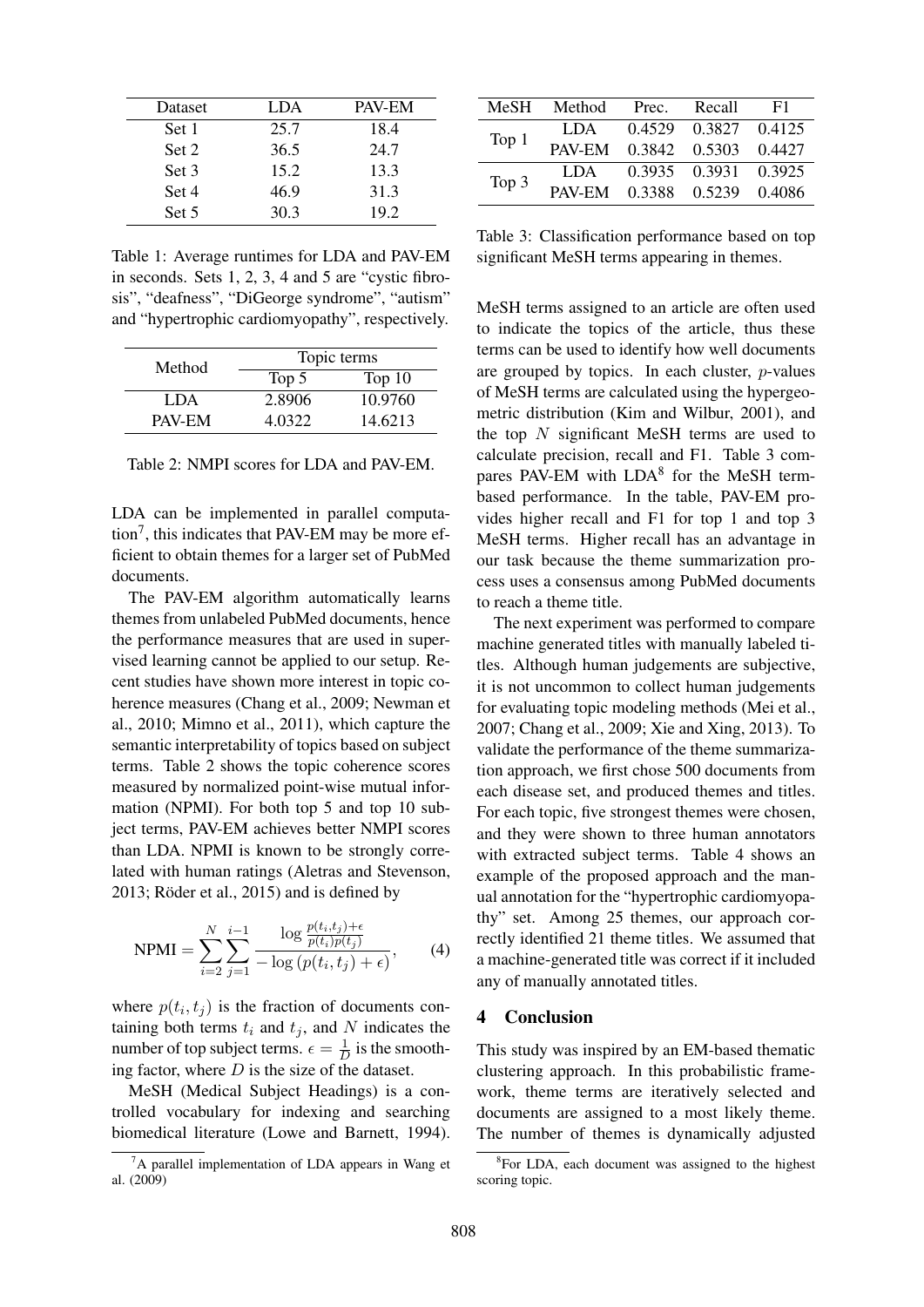| Proposed approach           | Annotator 1                 | Annotator 2                  | Annotator 3                 |
|-----------------------------|-----------------------------|------------------------------|-----------------------------|
| cardiac myosin binding pro- | myosin binding protein c    | cardiac myosin binding pro-  | cardiac myosin binding pro- |
| tein c                      |                             | tein c                       | tein c                      |
| ptpn11 mutations in leopard | ptpn11 mutations in leopard | ptpn11 mutations in leopard  | ptpn11 mutations in leopard |
| syndrome                    | syndrome                    | syndrome                     | syndrome                    |
| cytochrome c oxidase        | cytochrome c oxidase        | mitochondrial cytochrome-    | mitochondrial cytochrome    |
|                             |                             | c-oxidase deficiency         | c oxidase deficiency        |
| friedreich ataxia and dia-  | friedreich ataxia           | friedreich ataxia            | friedreich ataxia           |
| betes mellitus              |                             |                              |                             |
| hepatitis c virus infection | hepatitis c virus           | role of hepatitis c virus in | hepatitis c virus infection |
|                             |                             | cardiomyopathies             |                             |

Table 4: Comparison of the titles generated from the proposed approach and manual annotation for the "hypertrophic cardiomyopathy" set.

by probabilistic evidence from documents. The PAV algorithm is utilized to measure the quality of themes. After themes are identified, subject term weights and PubMed document titles are used to form humanly understandable titles. The experimental results show that our approach provides a useful overview of a set of documents. In addition, the method may allow for a new way of browsing by semantically clustered documents as well as searching with context-based query suggestions.

## Acknowledgments

The authors would like to thank Donald C. Comeau and Rezarta Islamaj Doğan for their contribution to the manual evaluation. This research was supported by the Intramural Research Program of the NIH, National Library of Medicine.

#### References

- N. Aletras and M. Stevenson. 2013. Evaluating topic coherence using distributional semantics. In *Proc. International Conference on Computational Semantics (IWCS 2013)*, pages 13–22, March.
- M. Ayer, H. D. Brunk, G. M. Ewing, W. T. Reid, and E. Silverman. 1955. An empirical distribution function for sampling with incomplete information. *The Annals of Mathematical Statistics*, 26(4):641–647.
- D. Blei and J. Lafferty. 2005. Correlated topic models. In *Proc. Advances in Neural Information Processing Systems (NIPS 2005)*, pages 147–154, December.
- D. M. Blei, A. Y. Ng, and M. I. Jordan. 2003. Latent dirichlet allocation. *Journal of Machine Learning Research*, 3:993–1022.
- J. Chang, J. Boyd-Graber, S. Gerrish, C. Wang, and D. M. Blei. 2009. Reading tea leaves: How humans interpret topic models. In *Proc. Advances in Neural Information Processing Systems (NIPS 2009)*, pages 288–296, December.
- H. Frigui and O. Nasraoui. 2004. *Simultaneous Clustering and Dynamic Keyword Weighting for Text Documents*. Springer, New York, USA.
- K. M. Hammouda, D. N. Matute, and M. S. Kamel. 2005. CorePhrase: keyphrase extraction for document clustering. In *Proc. International Conference on Machine Learning and Data Mining*, pages 265– 274, July.
- T. Hofmann. 1999. Probabilistic latent semantic indexing. In *Proc. Annual International ACM SIGIR Conference on Research and Development in Information Retrieval*, pages 50–57, August.
- W. Kim and W. J. Wilbur. 2001. Corpus-based statistical screening for content-bearing terms. *Journal of the American Society for Information Science and Technology*, 52(3):247–259.
- S. Kim and W. John Wilbur. 2012. Thematic clustering of text documents using an EM-based approach. *Journal of Biomedical Semantics*, 3(Suppl 3):S6.
- T. Li, S. Ma, and M. Ogihara. 2004. Document clustering via adaptive subspace iteration. In *Proc. Annual International ACM SIGIR Conference on Research and Development in Information Retrieval*, pages 218–225, July.
- H. J. Lowe and G. O. Barnett. 1994. Understanding and using the medical subject headings (MeSH) vocabulary to perform literature searches. *The Journal of the American Medical Association*, 271(14):1103–1108.
- Q. Mei, X. Shen, and C. Zhai. 2007. Automatic labeling of multinomial topic models. In *Proc. ACM SIGKDD International Conference on Knowledge Discovery and Data Mining (KDD 2007)*, pages 490–499, August.
- D. Mimno, H. M. Wallach, E. Talley, M. Leenders, and A. McCallum. 2011. Optimizing semantic coherence in topic models. In *Proc. Conference on Empirical Methods in Natural Language Processing (EMNLP 2011)*, pages 262–272, July.
- D. Newman, J. H. Lau, K. Grieser, and T. Baldwin. 2010. Automatic evaluation of topic coherence.